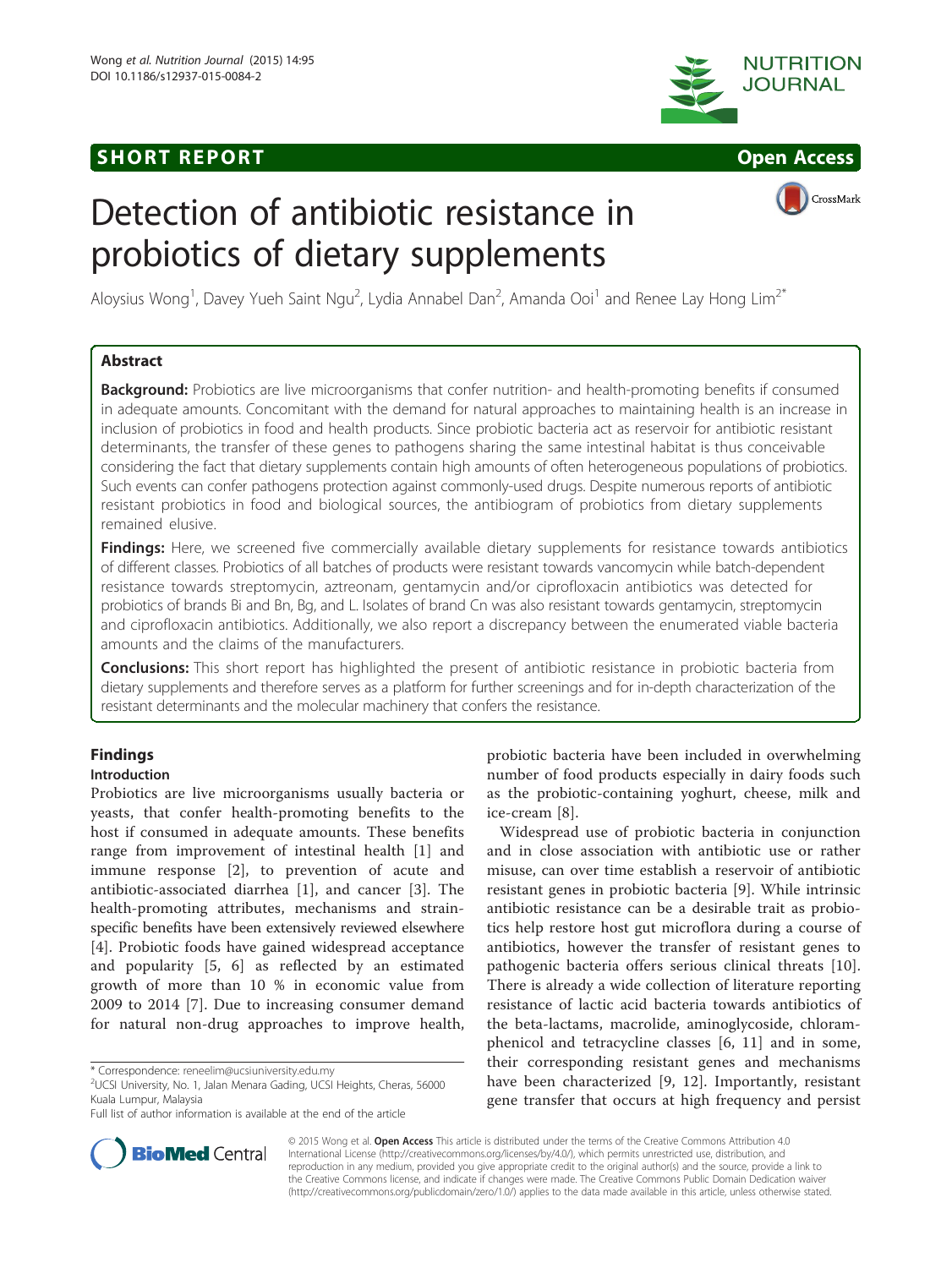<span id="page-1-0"></span>across generations have also been demonstrated in vitro and/or in vivo among Lactobacilli and from Lactobacilli to pathogens [[13\]](#page-4-0) and vice versa [\[14](#page-4-0)]. These reports have established probiotic bacteria as reservoir of antibiotic resistant genes that can be transferred to pathogenic strains.

While the detection of antibiotic resistance in probiotic strains from food and biological sources have intensified, such reports from dietary supplements have remained somewhat elusive. This is surprising considering the fact that probiotic dietary supplements contain high amount and often a heterogeneous population of probiotic bacteria both of which, are conditions that encourage the trafficking of resistant genes. Therefore, we hypothesize that antibiotic resistant probiotics may be present in dietary supplements.

#### **Mathods**

Probiotic dietary supplements designated here as Bi, Bn, Bg, Cn and L, were purchased from local pharmacy or retail outlets (Table 1) and the ampicillin, aztreonam, erythromycin, gentamycin, streptomycin, clindamycin, vancomycin, ciprofloxacin, cephalexin and tetracycline antibiotic discs were purchased from HiMedia, India

Table 1 The information of probiotic bacteria in dietary supplements

|           | Product Country manufactured Probiotic content |                                | Probiotic amount<br>(×10 <sup>6</sup> CFU/capsule) |
|-----------|------------------------------------------------|--------------------------------|----------------------------------------------------|
| Bi        | Malaysia                                       | B. longum,<br>B. bifidum,      | $5,000*$                                           |
|           |                                                | B. infantis,<br>L. bulgaricus, |                                                    |
|           |                                                | L. rhamnosus,<br>L. casei,     |                                                    |
|           |                                                | L. acidophilus                 |                                                    |
| <b>Bn</b> | Austria                                        | B. longum,<br>B. bifidum,      | 10                                                 |
|           |                                                | L. gasseri                     |                                                    |
| Bg        | Malaysia                                       | L. acidophilus,                | $2,000*$                                           |
|           |                                                | L. rhamnosus,                  |                                                    |
|           |                                                | B. longum                      |                                                    |
| Cn        | U.S.A                                          | L. acidophilus,                | 8                                                  |
|           |                                                | L. salivarius,<br>B. bifidum,  |                                                    |
|           |                                                | S. thermophiles,               |                                                    |
| L         | Malaysia                                       | L. acidophilus,                | 10,000*                                            |
|           |                                                | L. bulgaricus,<br>L. casei,    |                                                    |
|           |                                                | B. longum,                     |                                                    |
|           |                                                | S. thermophilus                |                                                    |

\*One capsule contains equal amounts of each probiotic strain. In products where such information is not stated, equal contributions from each probiotic content is assumed

(Table [2](#page-2-0)). In order to recover and enumerate probiotic bacteria [[15\]](#page-4-0), one capsule of dietary supplement was dissolved in sterile double distilled water [[16](#page-4-0)] and immediately platted on the de Man, Rogosa and Sharpe (MRS) media (Difco, USA) which is selective for Lactobacilli. We note that Lactobacilli constitute the majority of the probiotic bacteria population in the dietary supplements (Table 1) and have therefore excluded contributions of other probiotic strains from the bacteria count and from the subsequent antibiotic resistance screening (Additional file [1](#page-4-0)). One capsule contains equal amounts of each probiotic strain. In products where such information is not stated, equal contributions from each probiotic content is assumed. The dissolved samples  $(10^6$  CFU) were cultured overnight in MRS broth for enrichment of probiotic bacteria after which the overnight culture was adjusted to uniform concentrations of  $7\times10^6$  CFU/mL of bacteria by spectroscopy (OD<sub>690nm</sub>) prior to antibiotic susceptibility tests using commercial antibiotic discs and according to the manufacturer's instructions (Additional file [1\)](#page-4-0).

#### Results and discussion

Viable bacteria were recovered on MRS media and their amounts were enumerated prior to antibiotic susceptibility tests. Probiotic bacteria, particularly the *Lactoba*cilli strains, from all brands of dietary supplements were successfully recovered on MRS agar (Fig. [1a](#page-2-0)). The recovered bacteria have different colony morphologies of which two are particularly distinctive. One, a larger sized opaque colony is present in all brands at similar amounts to the other colony type that is smaller in size and translucent, but appears to be far fewer in brands Bn and L respectively (Fig. [1a\)](#page-2-0). This suggests that there is more than one type of probiotic strain in the respective products and this is consistent with the claims of the manufacturers (Table 1). The bacteria enumeration revealed that with the exception of brand Bn, samples from all brands have bacteria amounts that are fewer than that claimed by their manufacturers (Fig. [1b](#page-2-0)). Most significant of these are samples from brands Bi, Bg and L which have viable bacteria of only 6 %, 22 % and 3 % of the amounts stated on their respective datasheets. The bacteria concentration of brand Cn is 57 % of that claimed by the manufacturer while brand Bn has a surprising bacteria count that is more than double the stated amount. The enumerated bacteria amounts were however above the recommended minimum threshold of  $10^6$  CFU/capsule [[17\]](#page-4-0). The overestimation of probiotic amounts in four of the five products tested suggest that 1) a significant amounts of bacteria have been compromised during the processing stages which may include improper handling and storage conditions or 2) the manufacturers have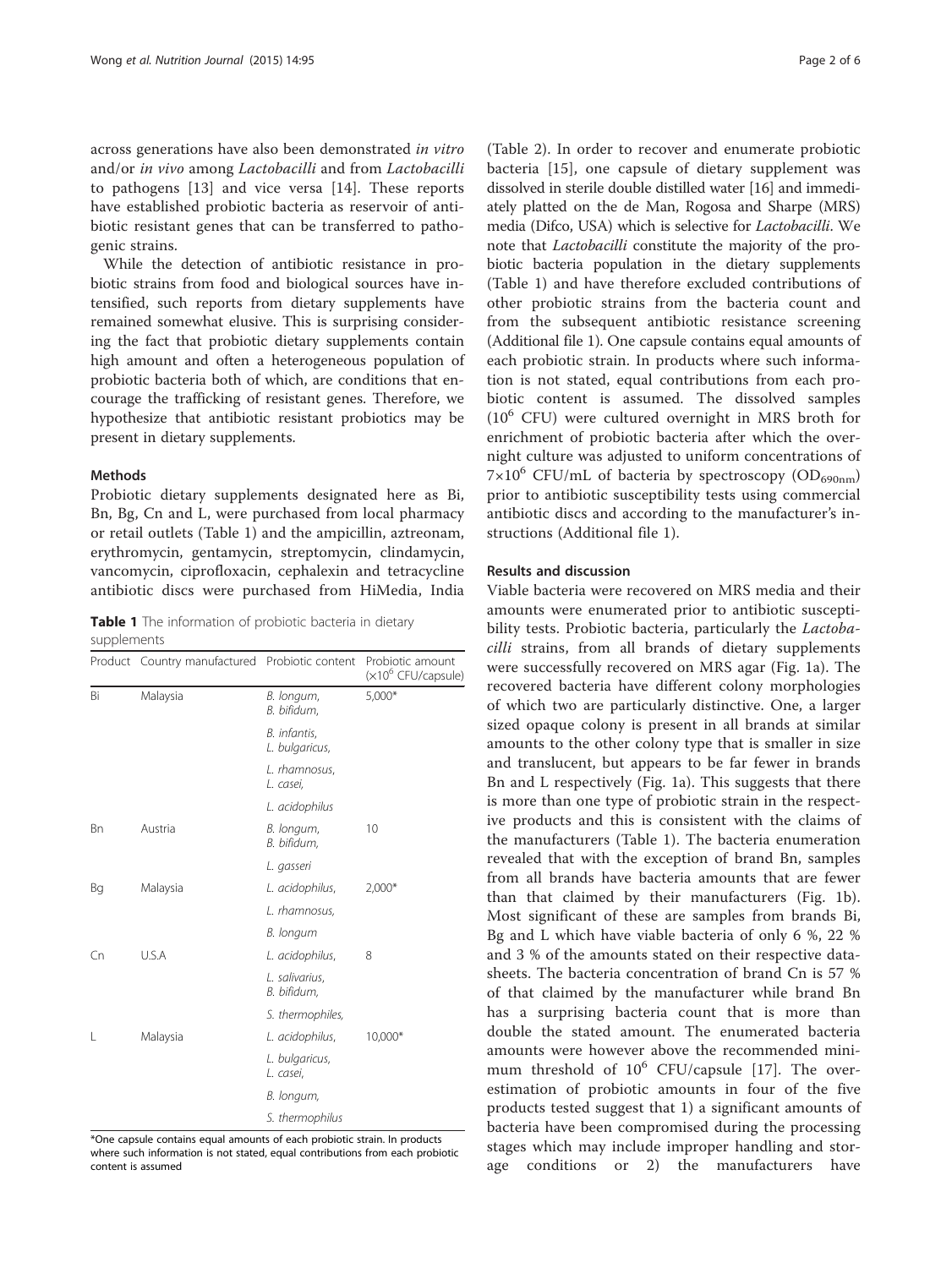| Antibiotic             | Class                       | Spectrum                                                          |
|------------------------|-----------------------------|-------------------------------------------------------------------|
| Ampicillin (10 mcg)    | Semi-synthetic beta lactams | Gram positive and Gram negative                                   |
| Aztreonam (30 mcg)     | Mono-bactams                | Gram positive and Gram negative                                   |
| Erythromycin (15 mcg)  | <b>Macrolides</b>           | Gram positive and Gram negative                                   |
| Gentamicin (5 mcg)     | Aminoglycosides             | Gram positive and Gram negative, especially Pseudomonas           |
| Streptomycin (10 mcg)  | Aminoglycosides             | Gram positive and Gram negative                                   |
| Clindamycin (2 mcg)    | Lincomycins                 | Gram positive and Gram negative, especially anaerobic Bacteroides |
| Vancomycin (30 mcg)    | Glycopeptides               | Gram positive and Gram negative, especially S. aureus             |
| Cephalexin (30 mcg)    | Cephalosporin               | Gram positive                                                     |
| Tetracycline (30 mcg)  | Tetracycline                | Gram positive and Gram negative                                   |
| Ciprofloxacin (10 mcg) | Fluoroguinolones            | Gram positive and Gram negative, especially Bacillus anthracis    |

<span id="page-2-0"></span>Table 2 Classification and mode of action of antibiotics

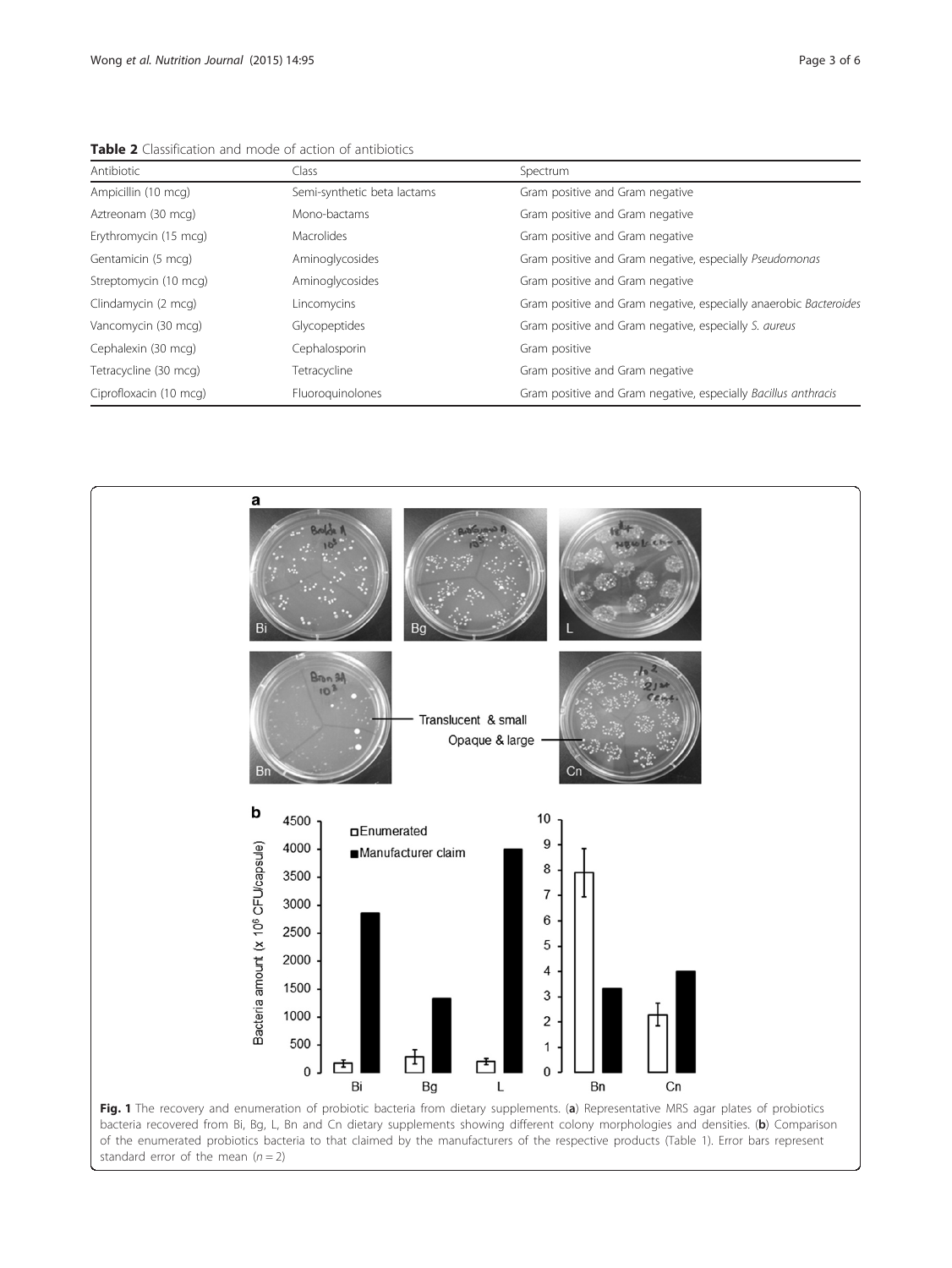<span id="page-3-0"></span>deliberately overestimated the probiotic content of the products in an attempt to compete for consumers [\[18](#page-5-0)]. This finding seems to agree with other reports concerning mislabeling, overestimation and misidentification of probiotics in various food and health products [\[19](#page-5-0)]. It is therefore doubtful that the health claims of the respective products can be achieved by the inferior amounts of viable probiotic bacteria although some reports have claimed that viability is not essential and that probiotic DNA or cell wall materials may be sufficient to confer certain health effects [[20](#page-5-0)]. This enumeration provides useful preliminary data shedding light on the accuracy and reliability of the probiotic bacteria information detailed on the datasheet of dietary supplements as regulations and legislations concerning product labeling are currently lacking [\[21\]](#page-5-0).

In the antibiotic resistant screening, clear inhibition zones of > 0.5 cm were measured from the bacteria lawn of isolates from all batches of brands Bi, Bn, Bg, Cn and L towards ampicillin, erythromycin, clindamycin, cephalexin and tetracycline antibiotics (Fig. 2b), suggesting no

resistance towards these antibiotics. Meanwhile, inhibition zones detected in only certain batches of the probiotic products were that of brands Bi and Bn, Bg and L in the presence of the respective streptomycin, aztreonam and gentamycin, streptomycin and ciprofloxacin antibiotics (Fig. 2b). This batch-to-batch variation implies that these resistances were not conferred by intrinsic genes but more likely a result of acquired mobile genetic elements by a transfer event and this is a concern because mobile elements such as plasmids and transposons can be transferred from one cell to another by conjugation [\[10](#page-4-0)]. Indeed, this mechanism has been demonstrated in vitro where antibiotic resistant gene transferred from one Lactobacillus to another and more worryingly, also from *Lactobacilli* to other species including pathogenic strains such as Staphylococcus [\[13](#page-4-0)] and vice versa [[22\]](#page-5-0). Streptomycin and gentamycin belong to the aminoglycosides and resistance towards this group of antibiotic may be conferred by intrinsic Lactobacilli aminoglycoside resistant genes  $aac(6')-aph(2'')$ , ant(6), and  $aph(3')$ -IIIa respectively [\[11](#page-4-0)]. Consistent



Bi, Bn, Bg, Cn and L dietary supplements layered with antibiotic discs showing susceptibility towards multiple antibiotics as characterized by the presence of 'clear' inhibition zones. (b) Mean inhibition zones measured from the bacteria lawn of Bi, Bn, Bg, Cn and L dietary supplements layered with the respective antibiotic discs. Error bars represent standard error of the mean ( $n \geq 2$ ) and (\*) represents inhibition zone present in only certain batches of bacteria in the respective dietary supplement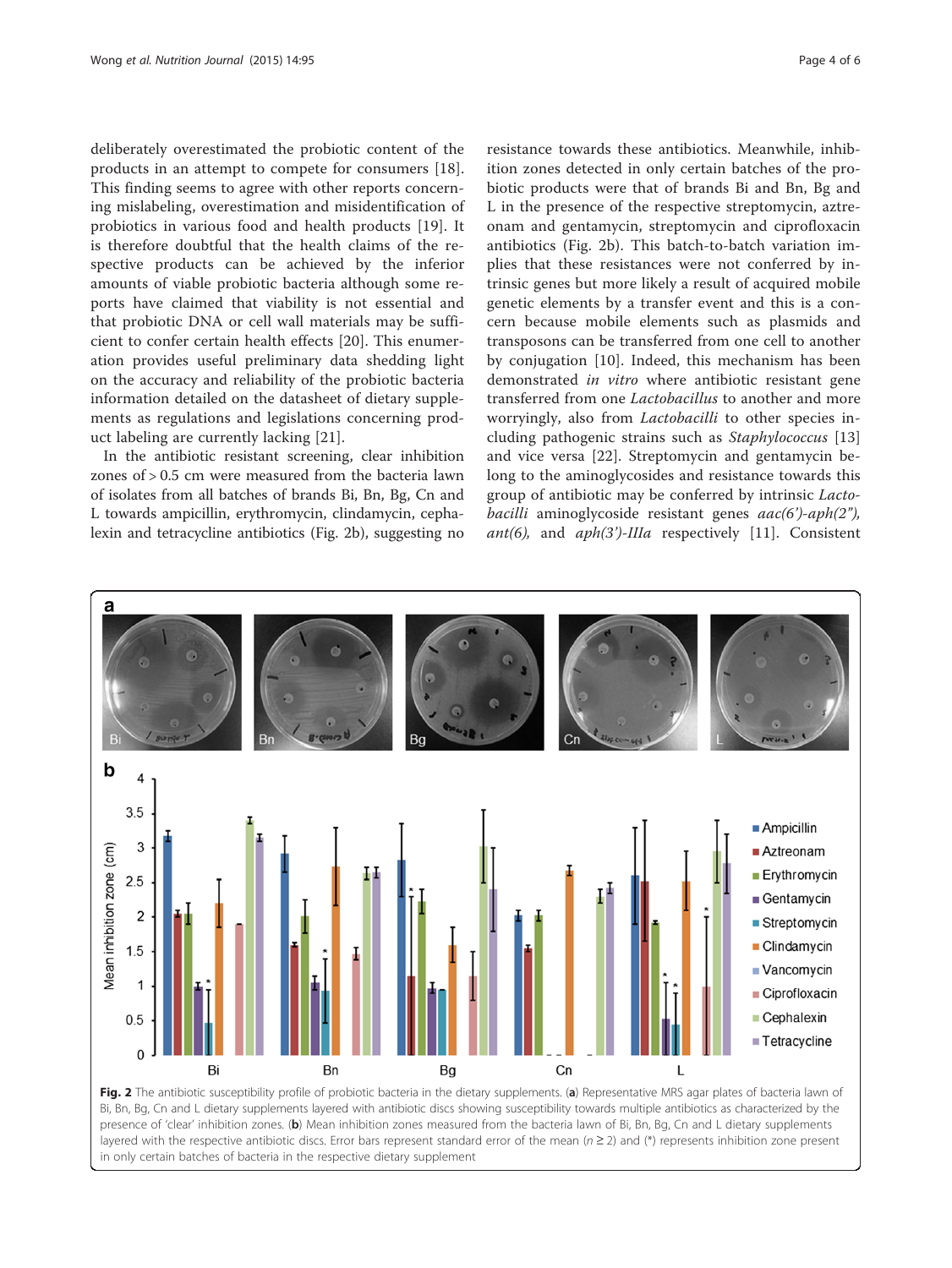<span id="page-4-0"></span>with this speculation, bacteria of brand Cn also showed no inhibition zone against the gentamycin and streptomycin antibiotics besides also being resistant towards ciprofloxacin (Fig. [2b](#page-3-0)). While resistance towards aztreonam, a derivative of the beta-Iactam antibiotics, may be conferred by the *blaZ* genes which have also been previously found in Lactobacilli [2], detection of ciprofloxacin resistance could not be attributed to known fluoroquinolone resistance genes as they have not been identified in Lactobacilli. Although probiotic bacteria (predominantly Lactobacilli) of all products were able to grow in the presence of vancomycin (Fig. [2b](#page-3-0)), this is attributed to intrinsic vancomycin resistant genes in *Lactobacilli* strains rather than a transfer event. This intrinsic resistant gene prevents vancomycin binding at the cytoplasmic end of their cell walls due to replacement of the terminal amino acid residue [\[23\]](#page-5-0). Notably, tetracycline and erythromycin resistance were not detected in isolates of all brands although genes conferring resistance towards these classes of antibiotics (i.e. the tetracycline and macrolides) are well-characterized in Lactobacilli [[24](#page-5-0)]. Although reports on antibiotic resistance in probiotic isolates of dietary supplements are elusive, such data from foods [12] and biological sources [[25](#page-5-0)] are widely reported [6, 9, 16]. Further, resistant determinants have also been identified with the resistance genes of tetracycline (>10), aminoglycoside (at least 4) and beta-lactam [12] constituting an expanding list of genetic elements in Lactobacilli.

In summary, this is a pilot study that reports the present of antibiotic resistance in probiotic bacteria in dietary supplements thus expanding the screening of antibiotic resistance to include this largely unexplored but increasingly popular group of functional foods. This study also serves as a platform for further screenings and in-depth characterization of the resistant determinants and the molecular machinery that confers the resistance. In particular, resistant probiotics can be isolated and identified by a combination of biochemical tests and 16S rRNA gene sequencing analysis and the antibiotic resistant genes characterized using degenerate primers and/or a motif-based identification approach [[26](#page-5-0)]. Manufacturing companies of dietary supplements should incorporate antibiotic susceptibility screening using diagnostic tools such as microarray chips and PCR approaches in the production chain. Additionally, curative strategies such as the removal of genetic elements that harbor antibiotic resistance could also be applied to the relevant probiotic strains. The latter has been applied to the probiotic L. reuteri DSM 17938 whereby two resistant plasmids were successfully removed from the parent L. reuteri (ATCC 55730) [[27](#page-5-0)] while not affecting the probiotic properties of the strain.

#### Additional file

#### [Additional file 1:](http://www.nutritionj.com/content/supplementary/s12937-015-0084-2-s1.docx) Extended Materials and Methods.

#### Competing interests

The authors declare that they have no competing interests.

#### Authors' contribution

RL conceived the project and supervised the work; DN and DLA performed the experiments; AW and AO performed the data analysis; and AW and RL wrote the manuscript. All authors read and approved the manuscript.

#### Acknowledgements

We thank the Faculty of Applied Sciences, UCSI University and King Abdullah University of Science and Technology for supporting this research.

#### Author details

<sup>1</sup> Division of Biological and Environmental Sciences and Engineering, 4700 King Abdullah University of Science and Technology, Thuwal 23955-6900, Saudi Arabia. <sup>2</sup>UCSI University, No. 1, Jalan Menara Gading, UCSI Heights Cheras, 56000 Kuala Lumpur, Malaysia.

# Received: 2 May 2015 Accepted: 7 September 2015<br>Published online: 14 September 2015

#### References

- Kaur IP, Chopra K, Saini A. Probiotics: potential pharmaceutical applications. Eur J Pharm Sci. 2002;15:1–9.
- 2. Perdigon G, Fuller R, Raya R. Lactic acid bacteria and their effect on the immune system. Curr Issues Intest Microbiol. 2001;2:27–42.
- 3. Hirayama K, Rafter J. The role of probiotic bacteria in cancer prevention. Microbes Infect. 2000;2:681–6.
- 4. Kechagia M, Basoulis D, Konstantopoulou S, Dimitriadi D, Gyftopoulou K, Skarmoutsou N, et al. Health benefits of probiotics: a review. ISRN Nutr. 2013;2013:481651.
- 5. Stanton C, Gardiner G, Meehan H, Collins K, Fitzgerald G, Lynch PB, et al. Market potential for probiotics. Am J Clin Nutr. 2001;73:476S–83S.
- 6. Sharma P, Tomar SK, Goswami P, Sangwan SR. Antibiotic resistance among commercially available probiotics. Food Res Int. 2014;57:176–95.
- 7. Markets and Markets: In: Probiotic market-advanced technologies and global market (2009–2014). 2009. [http://www.marketsandmarkets.com/](http://www.marketsandmarkets.com/Market-Reports/probiotic-market-advanced-technologies-and-global-market-69.html) [Market-Reports/probiotic-market-advanced-technologies-and-global-market-](http://www.marketsandmarkets.com/Market-Reports/probiotic-market-advanced-technologies-and-global-market-69.html)[69.html.](http://www.marketsandmarkets.com/Market-Reports/probiotic-market-advanced-technologies-and-global-market-69.html) Accessed 28 January 2015.
- 8. Homayouni A, Alizadeh M, Alikhah H, Zijah V: Functional Dairy Probiotic Food Development: Trends, Concepts, and Products. In: Everlon Rigobelo, editor. Probiotics. InTech 2012. doi[:10.5772/48797](http://dx.doi.org/10.5772/48797). 2012
- 9. Mathur S, Singh R. Antibiotic resistance in food lactic acid bacteria-a review. Int J Food Microbiol. 2005;105:281–95.
- 10. Broaders E, Gahan CG, Marchesi JR. Mobile genetic elements of the human gastrointestinal tract: potential for spread of antibiotic resistance genes. Gut Microbes. 2013;4:271–80.
- 11. Devirgiliis C, Zinno P, Perozzi G. Update on antibiotic resistance in foodborne Lactobacillus and Lactococcus species. Front Microbiol. 2013;4:301.
- 12. Gueimonde M, Sanchez B, G de Los Reyes-Gavilan C, Margolles A. Antibiotic resistance in probiotic bacteria. Front Microbiol. 2013;4:202.
- 13. Tannock GW, Luchansky JB, Miller L, Connell H, Thode-Andersen S, Mercer AA, et al. Molecular characterization of a plasmid-borne (pGT633) erythromycin resistance determinant (ermGT) from Lactobacillus reuteri 100–63. Plasmid. 1994;31:60–71.
- 14. Mater DDG, Langella P, Corthier G, Flores MJ. A Probiotic Lactobacillus strain can acquire vancomycin resistance during digestive transit in mice. J Mol Microbiol Biotechnol. 2008;14:123–7.
- 15. Munsch-Alatossava P, Alatossava T. Antibiotic resistance of raw-milkassociated psychrotrophic bacteria. Microbiol Res. 2007;162:115–23.
- 16. Sharma P, Tomar SK, Sangwan V, Goswami P, Singh R: Antibiotic resistance of Lactobacillus sp. isolated from commercial probiotic preparations. J Food Safety 2015, doi[:10.1111/jfs.12211](http://dx.doi.org/10.1111/jfs.12211).
- 17. Shah NP. Probiotic bacteria: selective enumeration and survival in dairy foods. J Dairy Sc. 2000;83:894–907.